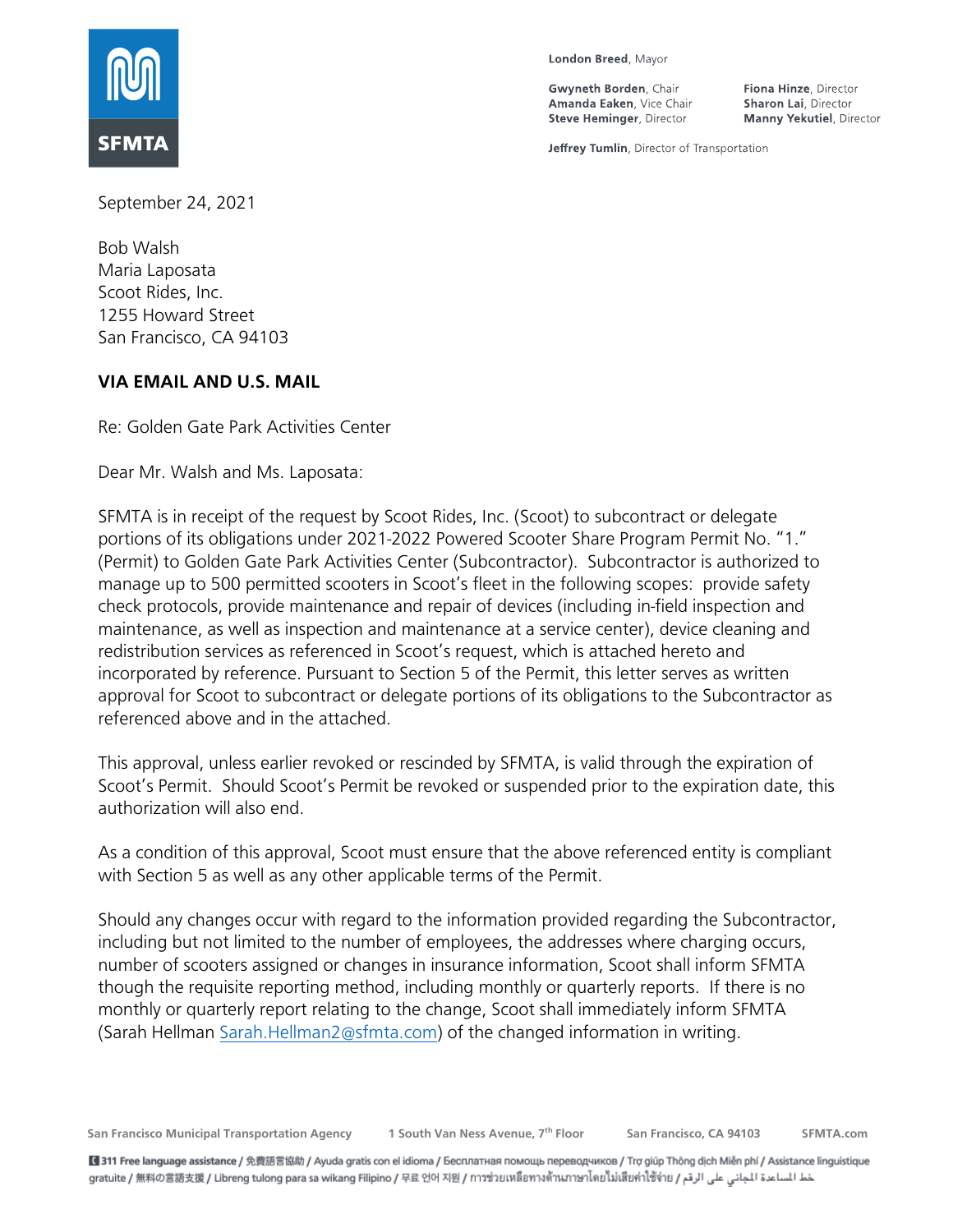

Should Scoot terminate its relationship with the above referenced entity, it shall inform SFMTA in writing immediately. It is Scoot's duty to ensure that current insurance documentation is on file with SFMTA.

fugh

Philip Cranna Enforcement and Legal Affairs Manager Taxis, Access & Mobility Services Division

Encl: Golden Gate Park Activities Support Center Document; GGPAC Additional Questions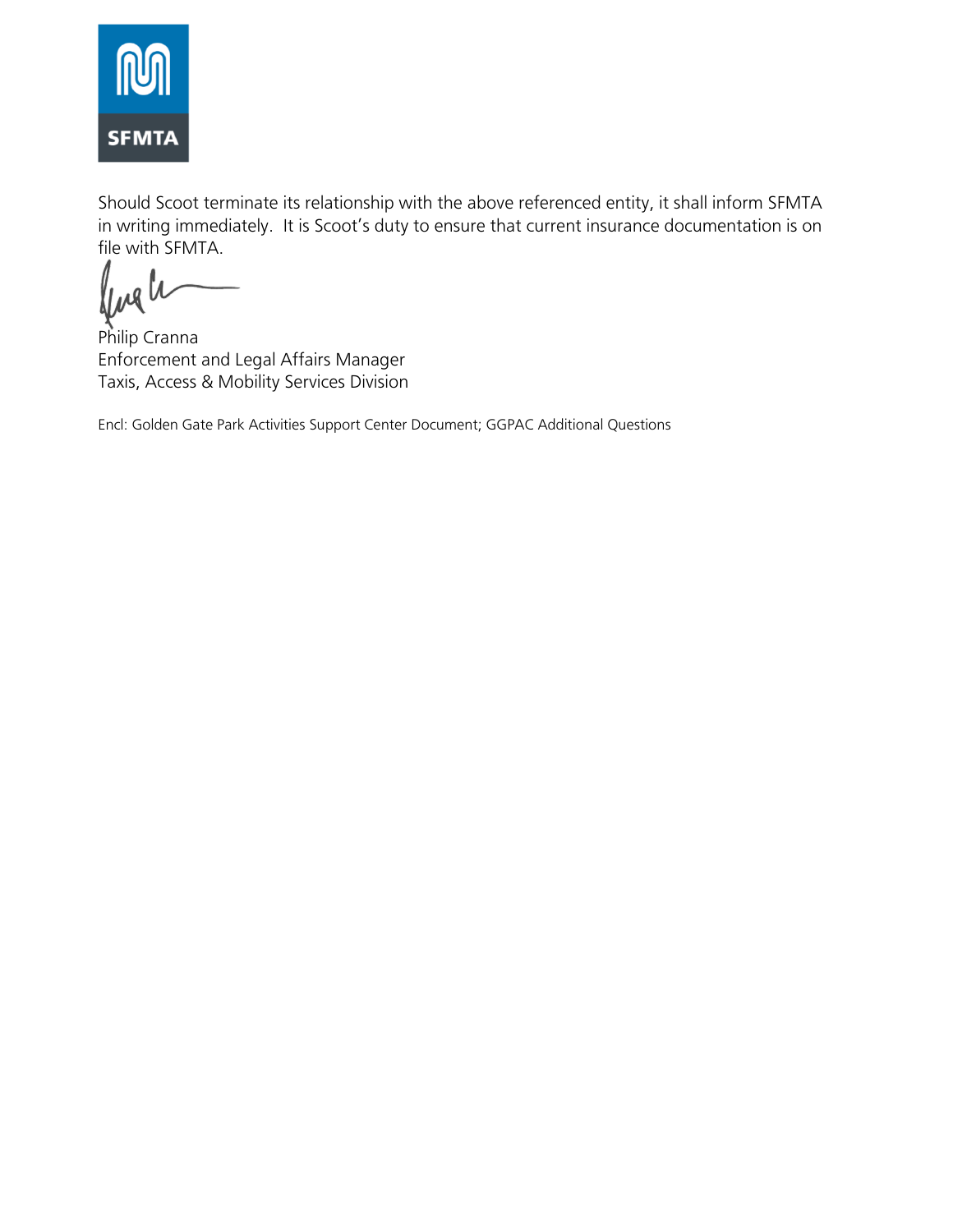Hi Sarah,

The following pages describe Golden Gate Park Activities LLC's operational responsibilities under Scoot's 'Fleet Manager' agreement, under which they will manage up to 500 vehicles. These responsibilities and procedures are identical to those currently performed by Scoot's in-house operations team. Scoot is solely responsible for Golden Gate Park Activities LLC's operational performance. In addition, Scoot will continue to operate our in-house service team concurrently with Golden Gate Park Activities LLC and will be working with Golden Gate Park Activities LLC on a daily basis.

### **Safety Check Protocols / Customer Notifications:**

Golden Gate Park Activities LLC will generally learn that a scooter may require maintenance through one of the following safety check protocols or customer notification channels, which collectively enable multiple touch points per vehicle per day. If any vehicle is flagged as requiring maintenance, we remove it from the Scoot app thus making the scooter unavailable for rental. Golden Gate Park Activities LLC's on-the-ground team will retrieve any scooter that is non-functional due to a depleted battery or other damage within 2 hours of knowledge of the location of such scooter.

- **In-field Diagnosis:** During field operations, a team member notices a maintenance or cosmetic issue.
- **Service Center Inspection:** Upon arrival at a service center, a scooter is found to have a maintenance need during our regular multi-point inspection. This occurs at least once a week when each scooter enters a service center for charging.
- **Rider Feedback:** A Scoot rider flags an issue in their in-app post-ride feedback. This occurs every time a user interacts with our scooters.
- **Community Mode and Other Community Feedback Channels:** Community Mode enables riders and non-riders to report issues directly from the Scoot app. Scoot also collects feedback via email, phone, social media and our website. This occurs at all times.

#### **Maintenance and Repair of Devices:**

**In-Field Maintenance:** Golden Gate Park Activities LLC conducts an in-field diagnosis of the vehicle. If a Scooter is in need of repair, they perform basic maintenance on the spot to reduce operational VMT or flag the Scooter for further attention and pickup for repair.

**In-field Diagnosis:** Local team scans scooter and puts it in "test ride" mode, allowing them to validate key vehicle functions, including:

- "Brain" communication
- QR code / Bird ID legibility
- Throttle function
- Brake function
- Head and tail light function
- Neck tightness and turning range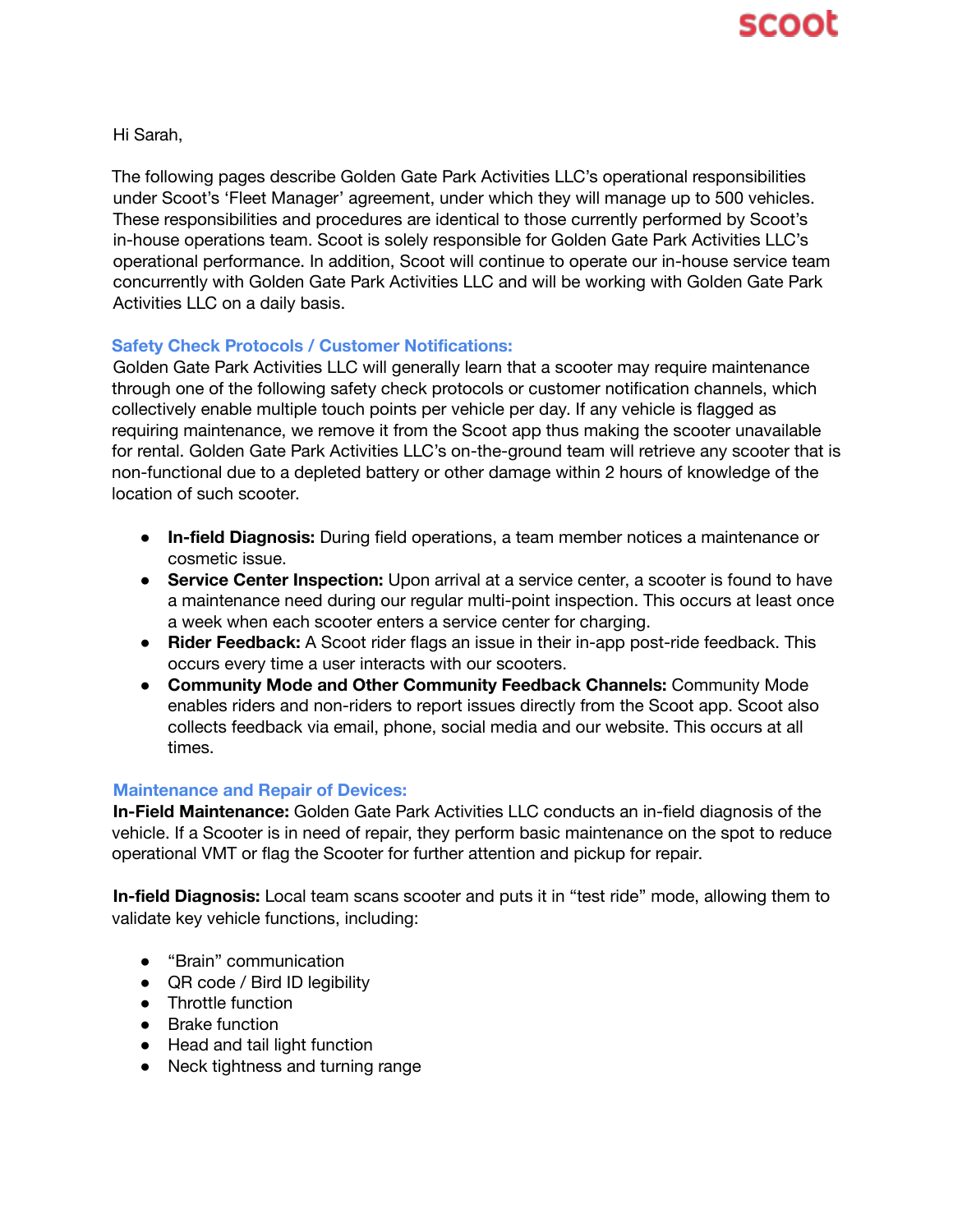

- Motor function
- Overall vehicle hygiene and markings

#### **In-field Maintenance Actions:**

- **If in good working order:** Local teams sanitize the vehicle and lock the scooter out of the public right-of-way, onto a legal street infrastructure.
- **If the scooter has a minor repair issue:** Local teams perform basic maintenance, including part tightening and brake adjustment. Before reparking the vehicle, they sanitize the vehicle thoroughly.
- **If the scooter requires more substantial repairs:** Local teams mark the vehicle as damaged. They then remotely shut down the scooter, removing it from the rider app, and transport it for service.

#### **Golden Gate Park Activities LLC Service Center Maintenance:**

Every scooter that arrives at a Golden Gate Park Activities LLC service center undergoes a full inspection, even if it is just visiting for charging. On average, vehicles visit a service center at least once a week, and all vehicles undergo this same rigorous process before being deployed to the field.

**Golden Gate Park Activities LLC Service Center Inspection:** Mechanic scans scooter and puts it through a multi-point inspection covering all parts of the vehicle, organized by:

- Handlebar
- Chassis External components
- Chassis Internal components
- Functional Inspection
- Other Individual Parts

#### **Golden Gate Park Activities LLC Service Center Maintenance Actions:**

**If in good working order:** The scooter proceeds through the service center charging flow. Our local team then cleans and sanitizes the vehicle before it is redeployed.

**If the scooter has a repair need:** The mechanic marks the specific issue and places the scooter in the repair queue. Scooters are repaired by trained mechanics. After service, the mechanic tests the scooter again using our multi-point checklist. The service center's supervising mechanic then inspects a final time before deployment. Staff give all vehicles a "Scoot Bath" at the exit station to ensure they are clean and sanitized before returning to the field.

#### **Cleaning of Devices**

**Field Cleaning and Sanitization:** Local field staff disinfect all vehicle surfaces, including the handlebars (throttle, brake lever and bell), neck and chassis with CDC-approved cleaning agents. If more substantial cleaning is necessary, they mark the Scooter for pickup by the local service center.

**Golden Gate Park Activities LLC Service Center Sanitization and Cleaning ('Scoot Bath'):** Thorough cleaning, including removal of dirt or debris from chassis; disinfectant of handlebars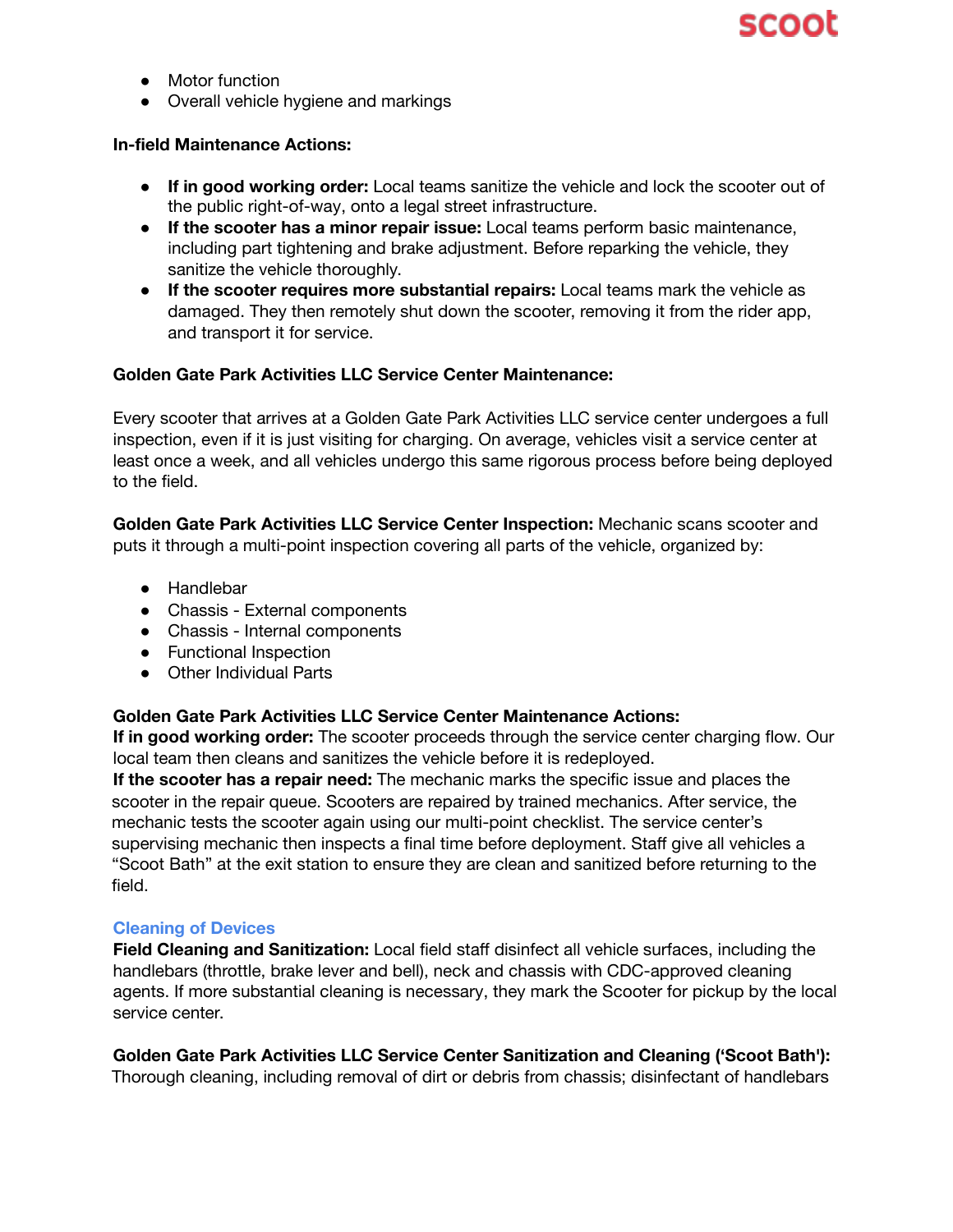(including throttle, brake lever and bell); removal of any tape or substances obstructing vehicle ID, QR code, 'brain', or speaker; and minor paint touch-ups or graffiti removal as necessary. This occurs every time a Scoot visits a local service center for either charging or maintenance - approximately once a week.

**Vehicle Sanitization by Golden Gate Park Activities LLC:** Disinfect all vehicle surfaces, including the handlebars (throttle, brake lever and bell), neck and chassis before re-deploying vehicles. This occurs after every charge.

#### **Additional Sanitary Measures During the Covid-19 Pandemic:**

During this time of increased public health concern, Scoot continues to maintain the highest-standards of vehicle cleanliness. Traditionally, we have utilized two classes of device cleaning: daily field cleanings and more in-depth 'Scoot Baths' at our Golden Gate Park Activities LLC service centers. In response to COVID-19, Scoot has updated both of these processes to ensure our vehicles are not just cleaned but are also thoroughly sanitized. Our new multi-point sanitization protocol ensures the entire e-scooter is disinfected using only Centers for Disease Control and Prevention (CDC) approved cleaning agents. The new process is based on CDC guidelines and features a number of best practices designed to protect the safety of both our team and our riders, including disinfecting all workstation surfaces before and after sanitizing each vehicle, and the use of safety glasses and nitrile gloves.

#### **Redistributing Devices:**

Scoot's Golden Gate Park Activities LLC operations team will actively monitor and redistribute our e-scooters across the entire service area during operational hours. They will also deploy team members to patrol throughout the city, focusing on areas where ride and pedestrian density is greatest. They will also respond to requests from the public for rebalancing. Using Zendesk, a customer service software, our customer service representatives flag all such requests in our system before alerting Golden Gate Park Activities LLC via the "Operator" mode of the Scoot app, allowing them to view the location of the issue and address it quickly and efficiently. Our standard operating procedure for San Francisco will ensure that any non-functional scooter or device parked outside of the service area will be relocated within two hours of notification by the City or a resident.

Thanks again for taking the time to speak with us. Please let me know if you have any questions or concerns.

Best regards,

Bob